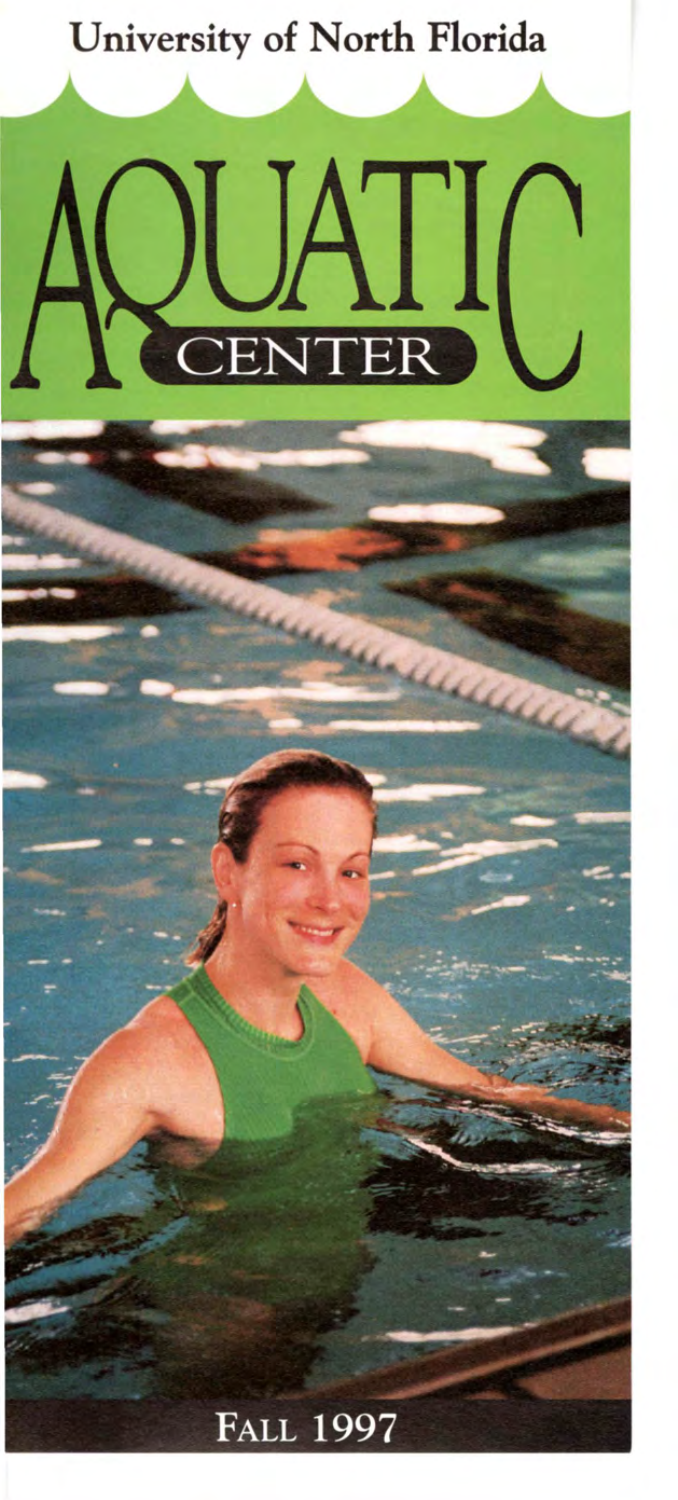

The UNF Aquatic Center is the finest aquatic facility in Northeast Florida. Built in 1987, the Aquatic Center features an indoor 50-meter by 25-yard heated pool. The facility is open to the public and operates on a year-round basis. A certified lifeguard is on duty at all times. The Aquatic Center is designed to accommodate instructional, recreational, and competitive aquatic activities.

#### **AQUATIC CENTER PHONE NUMBERS**

(904) 620-2854 (V/TDD) (904) 620-2871 (FAX)

#### **HOURS OF OPERATION**

#### **August 25** - **December 12**

Monday - Thursday: Friday: Saturday: Sunday:

| 7:00 a.m. |   | 8:30 p.m. |
|-----------|---|-----------|
| 7:00 a.m. | - | 7:00 p.m. |
| 8:00 a.m. |   | 6:00 p.m. |
| Noon      |   | 6:00 p.m. |

#### **December 13** - **20**

Modified hours to be announced.

#### **FACILITY CLOSURES\***

aturday, Sunday & Monday Aug. 30, 31, Sept. 1 Labor Day Holiday Tuesday, Nov. 11 Veteran's Day Thursday - Sunday, Nov. 27 - 30 Thanksgiving Holiday Sun., Dec. 21 - Thurs., Jan. 1 Holidays and

and Facility Maintenance

\* *Unforeseen circumstances may arise which could alter the availability of the Aquatic Center. Should this occur, a*  notice *will be posted at the Aquatic Center as far* in *advance as possible.*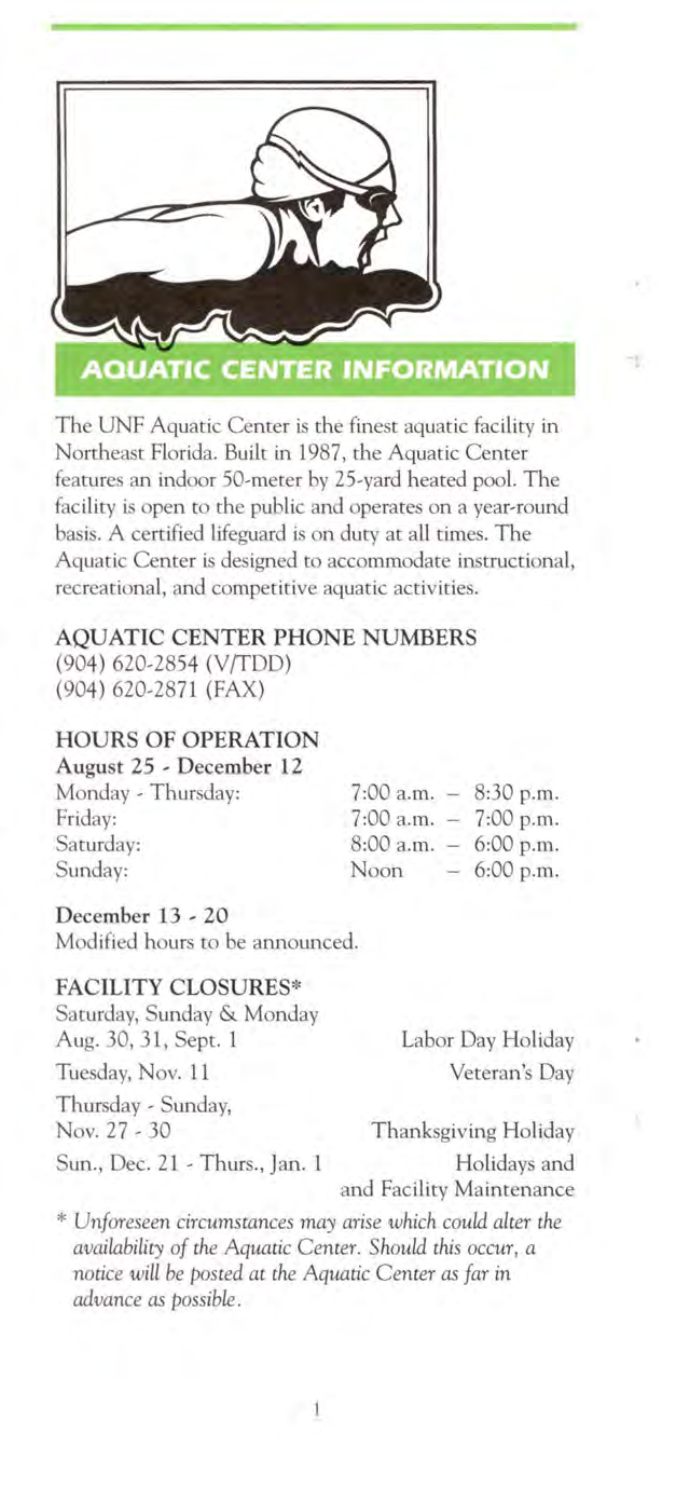# **MEMBERSHIP INFORMATION**

Memberships are non-refundable, non-transferable, **and subject to cancellation.** 

**MEMBERSHIP CLASSIFICATIONS:** "Individual" memberships are for persons who are at least 16 years old. "With Spouse or One Child" memberships denote husband and wife or the primary member and his/her child. "Family" memberships are comprised of the primary member and his/her spouse and/or children.

NOTE: Children included in memberships may be up to 21 years old and must reside with parent(s).

**MEMBERSHIP VALIDATION PERIODS:** Annual memberships are valid for 12 consecutive months from the date of purchase. Four-month memberships are valid for four consecutive months from the date of purchase. Semester memberships (available only to UNF student families and recent alumni) are valid for the current emester (August 25 - December 20). Semester memberships may not be pro-rated.

**MEMBERSHIP CARDS:** All Aquatic Center members are issued membership cards ( except for UNF students, faculty, and staff)<sup>†</sup>. Members obtain the cards at the front desk. **Upon each visit to the facility, all members must sign in at the front desk and present their membership card before entering the pool area.** A fee is assessed for the replacement of a membership card.

t *UNF I .D.s serve as membership cards for UNF students, faculty and staff.* 

**PARKING PERMITS:** Parking permits are included in the purchase price of the following membership categories: Community, Alumni\*, and FCCJ Students. "Individual" members receive one permit and all other membership classifications are entitled to a maximum of two permits. A fee is assessed for the replacement of a parking permit.

Parking permits are not issued to UNF students, faculty or staff. Students may purchase parking permits from the Aquatic Center only if a membership is also purchased.

*\*Parking permits are not included in complimentary memberships for recent alumni. This group may purchase parking permits from the Aquatic Center.*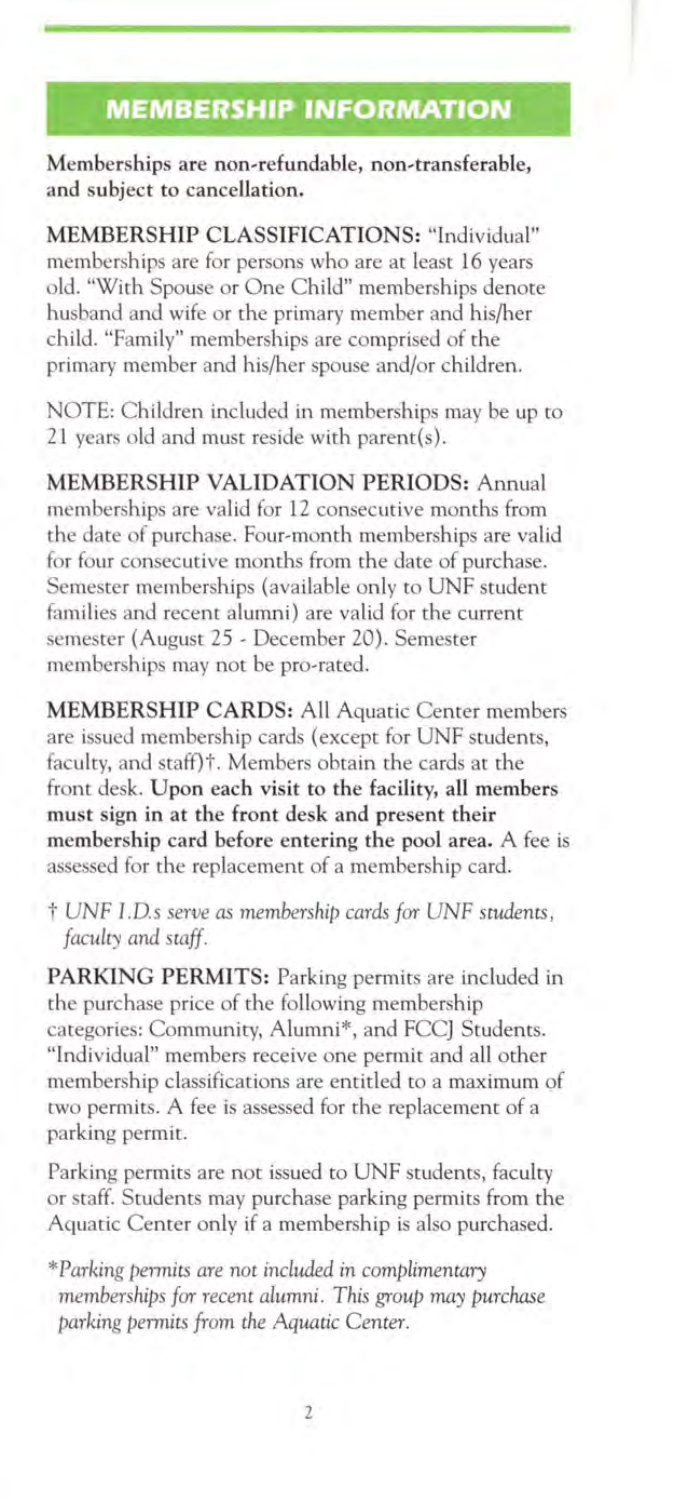# **MEMBERSHIP FEES**

### **UNF STUDENTS** *(Full or Part-time)*

|                           | <b>SEMESTER</b> |
|---------------------------|-----------------|
| Individual:               | No charge       |
| With Spouse or one Child: | $$17 + tax$     |
| Family:                   | $$33 + tax$     |

#### **UNF FULL-TIME FACULTY AND STAFF**

UNF faculty and staff members are encouraged to join the University's "Healthy State Club" (HSC). Information about the club is available at the Aquatic Center front desk.

|                 | <b>FOUR MONTHS</b> | <b>ANNUAL</b> |
|-----------------|--------------------|---------------|
| HSC Member:     |                    | $\sim$ 0      |
| Non-HSC Member: | $$89 + tax$        | $$210 + tax$  |

NOTE: Family members of UNF faculty and staff may join the Aquatic Center at the community membership rates.

#### **UNF ALUMNI\* AND FCC} STUDENTS** *(Full or Part time)*

|                                      | <b>FOUR MONTHS</b> | <b>ANNUAL</b> |
|--------------------------------------|--------------------|---------------|
| Individual:                          | $561 + \text{tax}$ | $$143 + tax$  |
| With Spouse or one Child: \$82 + tax |                    | $$194 + tax$  |
| Family:                              | $$98 + tax$        | $$232 + tax$  |

\* *Alumni are entitled to a free semester membership, valid within* one *year of graduation date.* 

#### **COMMUNITY**

|                                       | <b>FOUR MONTHS</b> | <b>ANNUAL</b> |
|---------------------------------------|--------------------|---------------|
| Individual:                           | $$89 + tax$        | $$210 + tax$  |
| With Spouse or one Child: \$120 + tax |                    | $$284 + tax$  |
| Family:                               | $$144 + tax$       | $$341 + tax$  |

#### **DAILY ADMISSION FEES FOR NON MEMBERS†**

| Age 13 and over:  | \$3.75    |
|-------------------|-----------|
| Ages $4 - 12$ :   | \$2.75    |
| Ages 3 and under: | No charge |

t *Non-Members must stop at the information booth located at the campus entrance and pay a daily parking fee of \$1* .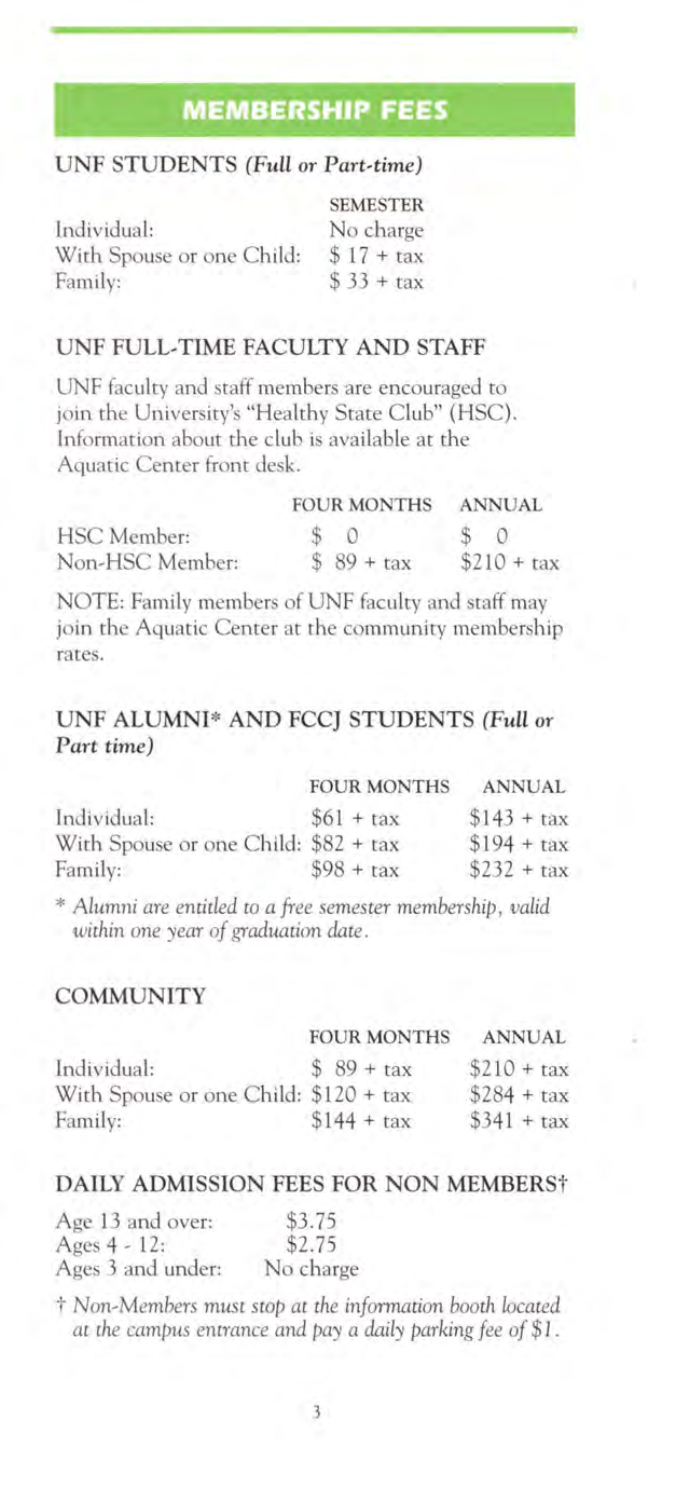#### **YOUTH POLICY**

Children under the age of 13 and not enrolled in UNF aquatic programs must be under the direct supervision of an adult guardian while visiting the Aquatic Center. If a child wishes to enter the water and he/she is a nonwimmer, the adult guardian must accompany the child in the water.

#### **GROUPS WELCOMED!**

The Aquatic Center is available for group outings, team practices, swimming and diving

competitions, special events,

and birthday parties. For details. call the Aquatics Director at 620-2854.

### **PROGRAM INFORMATION**

 $\overline{\mathscr{S}}$ 

**REGISTRATION:** Registration with payment is required and must be done in person at the Aquatic Center. **Registration for all Fall program sessions begins August 25 and continues until classes have reached maximum enrollment.** 

Register early to avoid disappointment. Waiting lists will be compiled for filled classes. If needed, additional sections may be offered.

Students will not be added to a program after the second class meeting. Classes that do not reach minimum enrollment figures will be cancelled.

**REFUND POLICY:** If a class is cancelled due to insufficient enrollment, a full refund will be issued. A person wishing to withdraw from a class will receive a full refund if notification is given to the Aquatic Center at least 48 hours prior to the first class meeting. Refunds will not be granted after that time.

**PARKING PERMITS:** Upon registration, non-member participants enrolled in weekday programs will receive a free parking permit, valid for the length of the course. A fee is assessed for the replacement of a parking permit.

NOTE: Parking permits are *not* required on weekends.

PARENT OBSERVATION: Parents may observe their children's participation in the aquatic programs. The bleachers located on the pool deck serve as the designated observation area.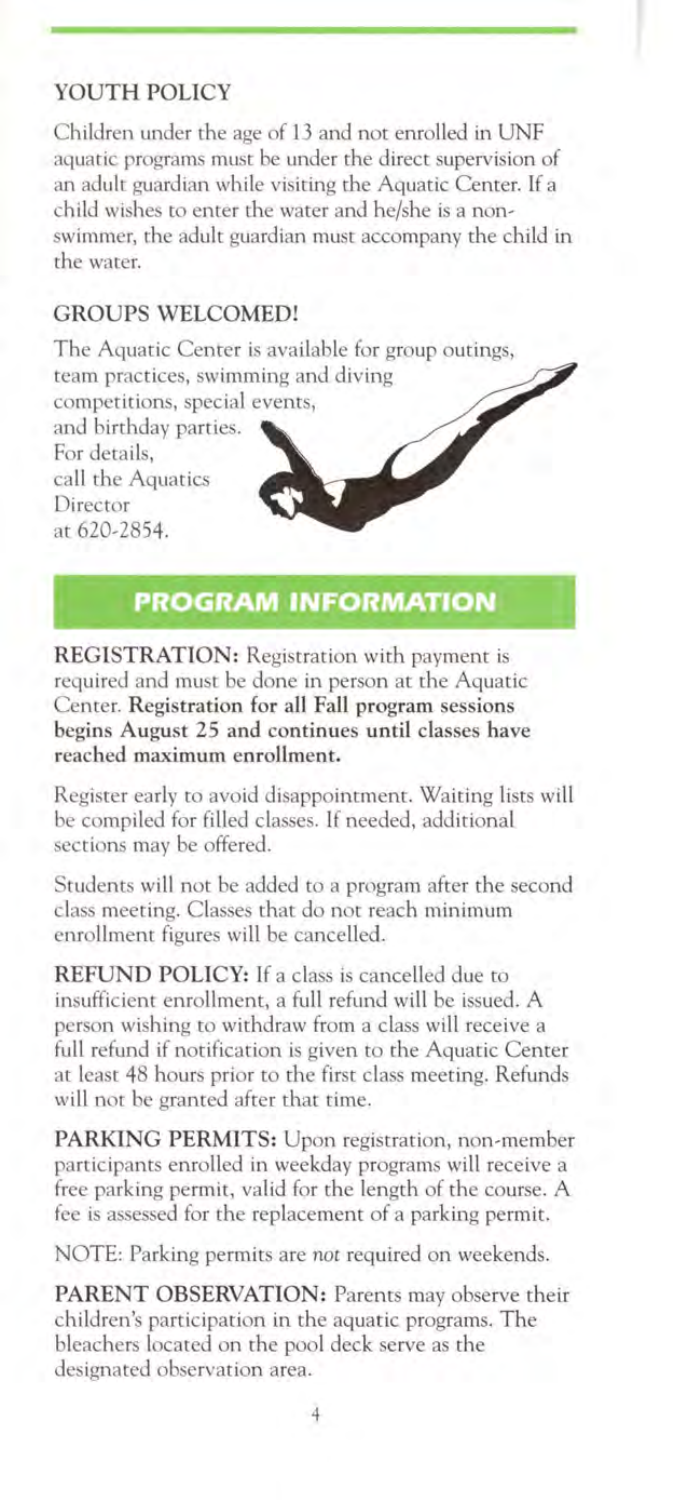#### **SWIMMING INSTRUCTION PROGRAMS**

#### **AQUA BABES (6** - **17** *months)*  **AQUA TOTS (18** - **35** *months)*

Parent/adult accompaniment in the water is required in this American Red Cross program for infants and toddlers. Parents are given information and techniques to help orient their children to the water and to supervise water activities in a safe manner.

In the Aqua Babes level, children are introduced to basic skills such as kicking, floating, and gliding. The Aqua Tots level includes infant skills and builds upon them in an attempt to increase the toddler's endurance. Children at both levels progress through the skills at their own rates.

| Day/Time:           | Saturday, 9:30 - 10 a.m.                     |
|---------------------|----------------------------------------------|
| Sessions:           | I: Sept. $13 - Oct. 18$                      |
|                     | II: Oct. $25 - Dec. 6$<br>(No class Nov. 29) |
| <b>Session Fee:</b> | \$22 Members/ \$28 Non-Members               |

#### **PRESCHOOL PROGRAM** *(Ages* **3** - **5)**

In this American Red Cross course, preschoolers are taught the fundamentals of swimming and basic water safety skills. Students are grouped by skill level. Studentteacher ratios do not exceed 5:1. This ratio provides a afe environment and fosters group interaction. If needed, tudents are provided with flotation devices to help in the learning process.

|                                                                 | Days/Times: Monday & Wednesday, 5:45 - 6:15 p.m.<br>Tuesday and Thursday, 6 - 6:30 p.m.<br>Saturday, 9:30 - 10 a.m.<br>$10:10 - 10:40$ a.m. |
|-----------------------------------------------------------------|---------------------------------------------------------------------------------------------------------------------------------------------|
| Weekday Sessions: I: Sept. 8 - Oct. 9<br>$(10 \text{ classes})$ | II: Oct. 20 - Nov. 20 (No class<br>Tuesday, Nov. 11; Make-up is<br>Friday, Nov. 14)                                                         |
| Saturday Sessions: I: Sept. 13 - Oct. 18<br>$(6$ classes)       | II: Oct. $25 - Dec. 6$<br>(No class Nov. 29)                                                                                                |
|                                                                 | Weekday Session Fee: \$35 Members/ \$45 Non-Members                                                                                         |
|                                                                 | Saturday Session Fee: \$26 Members/ \$32 Non-Members                                                                                        |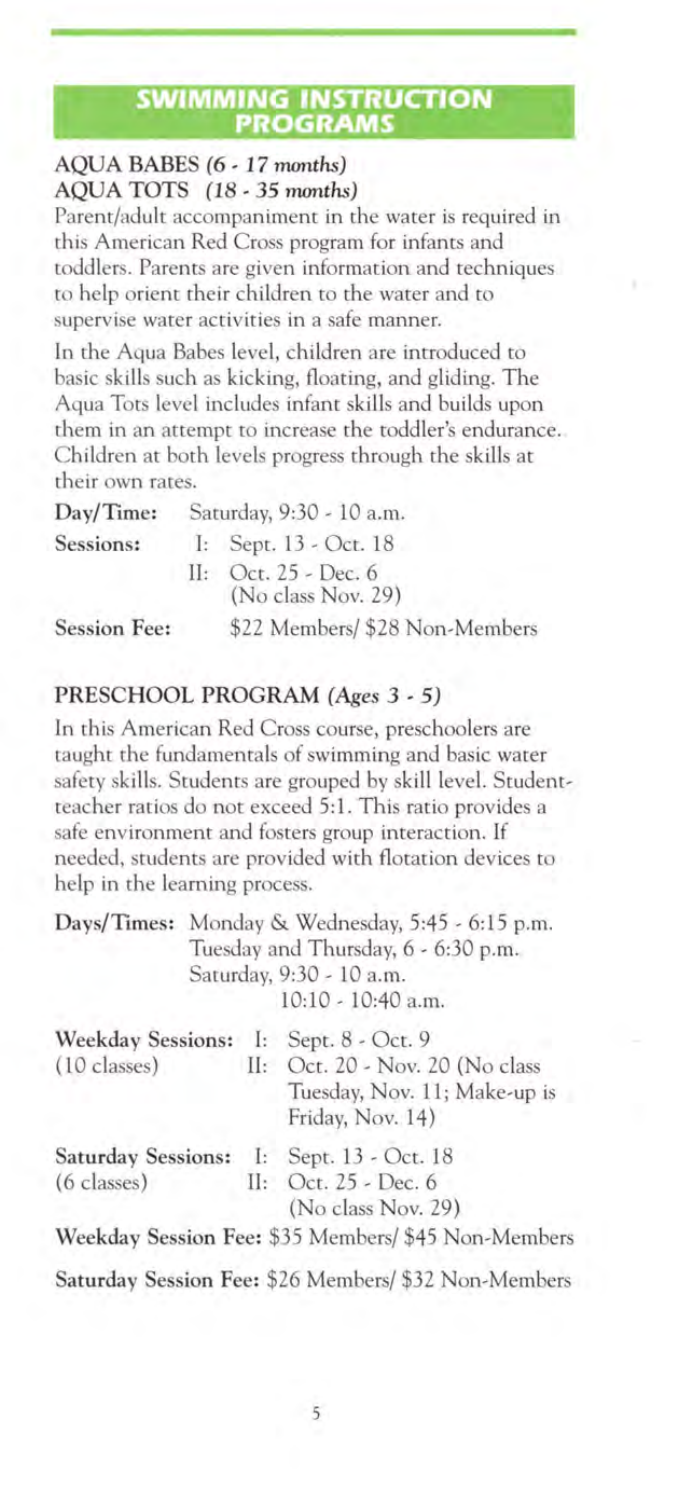#### **YOUTH PROGRAM** *(Ages* **6 -14)**

This American Red Cro "Learn to Swim" program offers seven class levels ranging from beginner to advanced. Children are evaluated on the first day of the session to determine their group placement. Student learn stroke techniques, personal water safety skills, and methods of basic rescue.

**Also available for advanced swimmers is the "Aqua Champs" program (see page 7 for listing.)** 

|                                                           | Days/Times: Monday and Wednesday, 6:25 - 7:10 p.m.<br>Saturday, 10:50 a.m. - 11:35 a.m.<br>11:45 a.m. - 12:30 p.m. |
|-----------------------------------------------------------|--------------------------------------------------------------------------------------------------------------------|
| Weekday Sessions: I: Sept. 8 - Oct. 8<br>$(10$ classes)   | II: Oct. 20 - Nov. 19                                                                                              |
| Saturday Sessions: I: Sept. 13 - Oct. 18<br>$(6$ classes) | II: Oct. 25 - Dec. 6<br>(No class Nov. 29)                                                                         |

**Weekday Session Fee:** \$40 Members/ \$50 Non-Member

**Saturday Session Fee:** \$29 Members/ \$35 Non-Member

#### **ADULT PROGRAM** *(Ages* **15** *and up)*

This program is for those who want to learn to swim or those who want to improve their present skills. Instruction is based on the needs of the students. Survival skills and stroke techniques are emphasized.

| attrio more arrange restriction are employments.          |                                                                                         |
|-----------------------------------------------------------|-----------------------------------------------------------------------------------------|
|                                                           | Days/Times: Tuesday and Thursday, 6:40 - 7:25 p.m.<br>Saturday, 11:45 a.m. - 12:30 p.m. |
| Weekday Sessions: I: Sept. 9 - Oct. 9<br>$(10$ classes)   | II: Oct. 21 - Nov. 20 (No class<br>Tuesday, Nov. 11; Make-up is<br>Friday, Nov. 14)     |
| Saturday Sessions: I: Sept. 13 - Oct. 18<br>$(6$ classes) | II: Oct. 25 - Dec. 6<br>(No class Nov. 29)                                              |
| Weekday Session Fee: \$30 UNF Students                    | \$40 Members/ \$50 Non-Members                                                          |
| Saturday Session Fee: \$23 UNF Students                   |                                                                                         |

\$29 Members/ \$35 Non-Member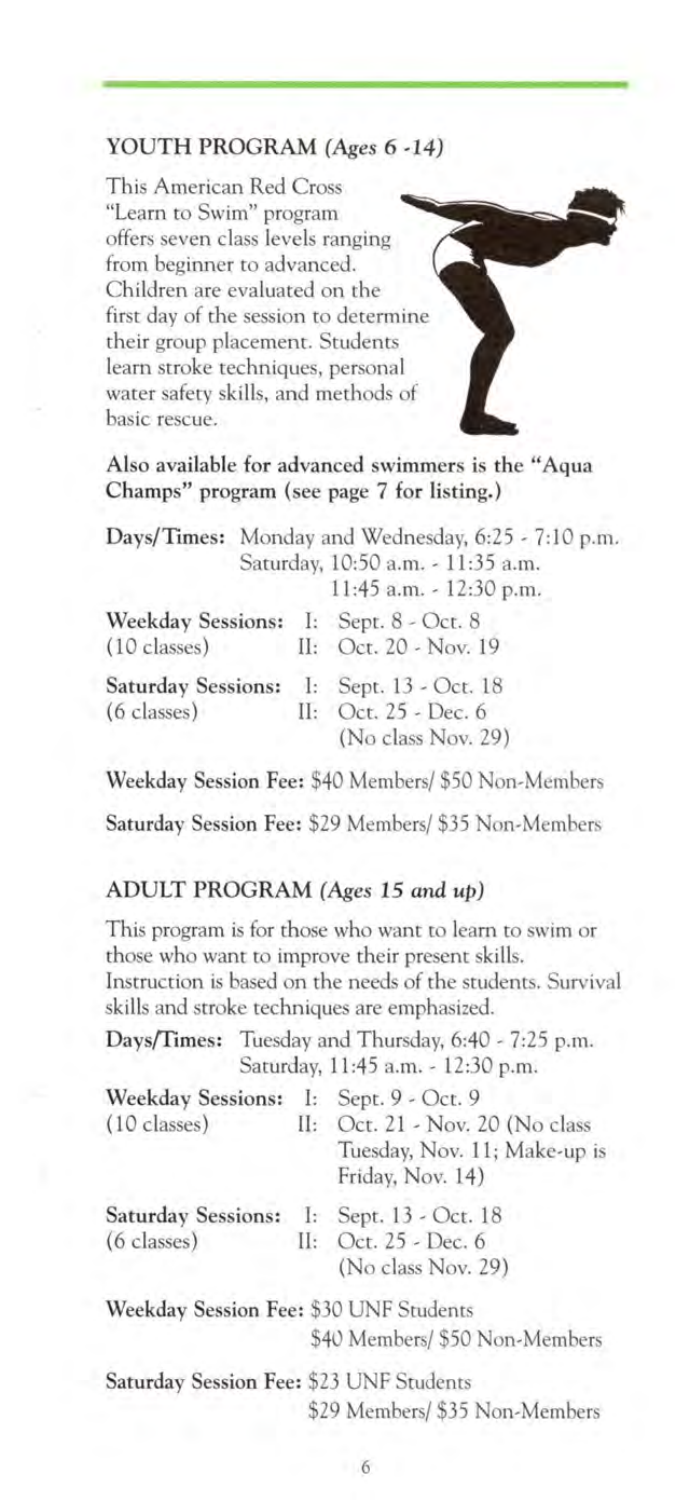# **AQUA CHAMPS**

# NEW! AQUA CHAMPS *(Ages* 7 - 14)

This new program for advanced swimmers<sup>\*</sup> offers an introduction to competitive swimming and lifesaving skills. Students will learn starts and turns and they will participate in drills for the competitive strokes. The drills are designed to improve technique and to develop both speed and endurance.

Students will also learn "junior lifesaving" skills to include rescue techniques for passive and active victims, and victims of spinal injuries.

Reach for the next level: become an "Aqua Champ"!

| Day/Time: | Saturday     |                         |
|-----------|--------------|-------------------------|
|           |              | 11:45 a.m. - 12:45 p.m. |
| Session:  | $\mathbb{R}$ | Sept. 13 - Oct. 18      |
|           | $\Pi$ :      | Oct. 25 - Dec. 6        |
|           |              | (No class Nov. 29)      |
| Fee*:     |              | \$33 Members            |
|           |              | \$39 Non-Members        |

**\*Pre-requisite:** Participants must possess a minimum of Level V (Dolphin) swimming skills. This includes: wimming front crawl and back crawl for 50 yards each; breaststroke for 10 yards: and performing a standing front dive from the deck.

### **SPRINGBOARD DIVING PROGRAM**

In this program, diving instruction is individualized according to each student's skill level.

Beginners learn the basic components of diving which include the approach, hurdle, and takeoff. Beginners also work on jumps, front dives, and back dives from both the one meter and three meter boards.



Students at the intermediate and advanced levels learn required and optional dives from the five categories: forward, back, reverse, inward and twist.

#### *Continued on next page*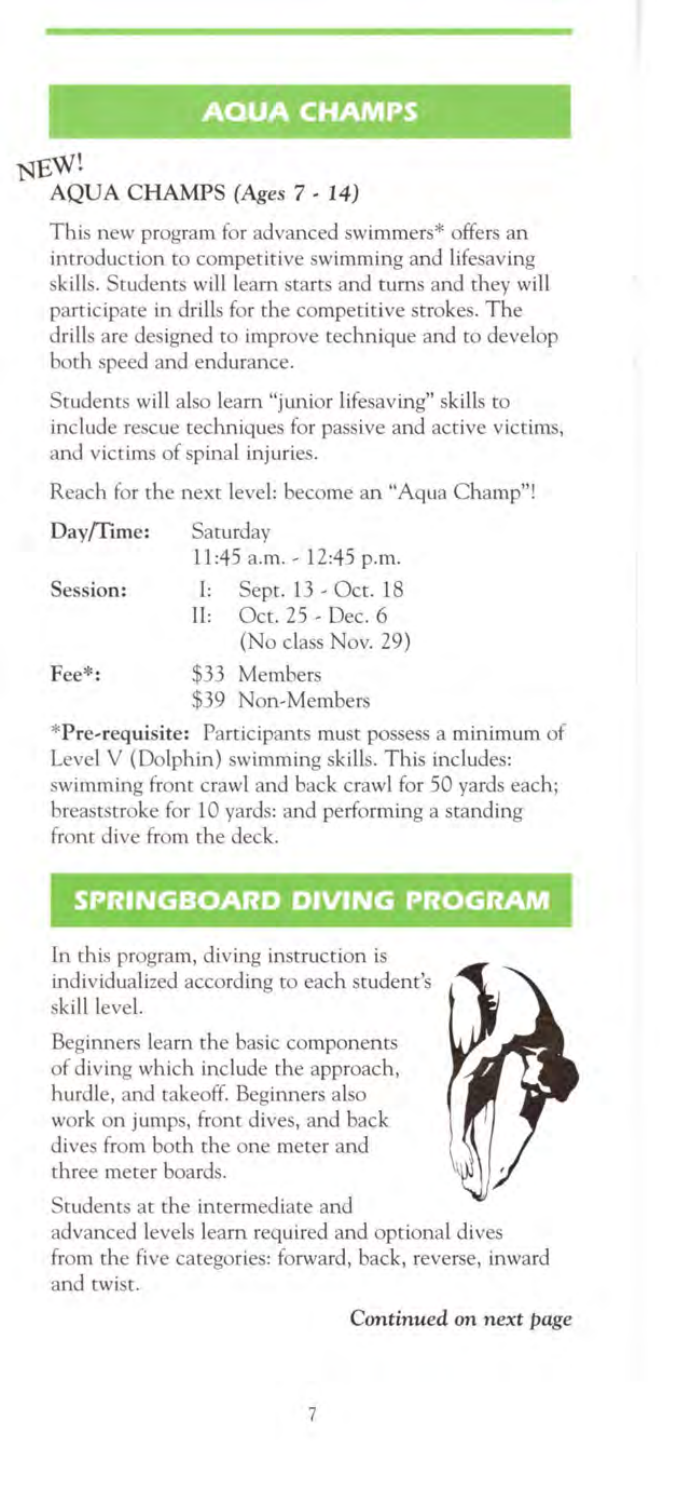#### *Springboard Diving, continued*

The instructor is **Tony Perriello.** Tony is a champion Masters diver and coach of River City Diving.

| Day/Times:          | Saturday<br>9:45 - 10:45 a.m. (Ages 6 - 10)<br>10:45 - 11:45 a.m. (Ages 11 - up) |
|---------------------|----------------------------------------------------------------------------------|
| Sessions:           | I: Sept. 13 - Oct. 18                                                            |
|                     | II: Oct. 25 - Dec. 6<br>(No class Nov. 29)                                       |
| <b>Session Fee:</b> | \$33 Members<br>\$43 Non-Members                                                 |
|                     | Pre-requisite: Participants must be comfortable<br>in deep water.                |

### **SYNCHRONIZED SWIM PROGRAM**

#### **SYNCHRONIZED SWIMMING** *(Ages* **7** *and up)*

Synchronized Swimming is an Olympic event which is gaining popularity across the nation. This sport combines the elements of gymnastics, swimming, and dance.

In this beginner level program, students learn the basic components of synchronized swimming. These include sculling techniques, figures, basic transitions, and some choreography/routine work.

The instructor is **Debbie Stallard,** Synchronized Swimming Coach of the Jacksonville Aquarians.

| Day/Time:           |  | Saturday<br>$10 - 10:45$ a.m.                      |
|---------------------|--|----------------------------------------------------|
|                     |  | Sessions: I: Sept. 13 - Oct. 18                    |
|                     |  | II: Oct. 25 - Dec. 6<br>(No class Nov. 29)         |
| <b>Session Fee:</b> |  | \$27 Members<br>\$37 Non-Members                   |
| Pre-requisite:      |  | Participants must be comfortable<br>in deep water. |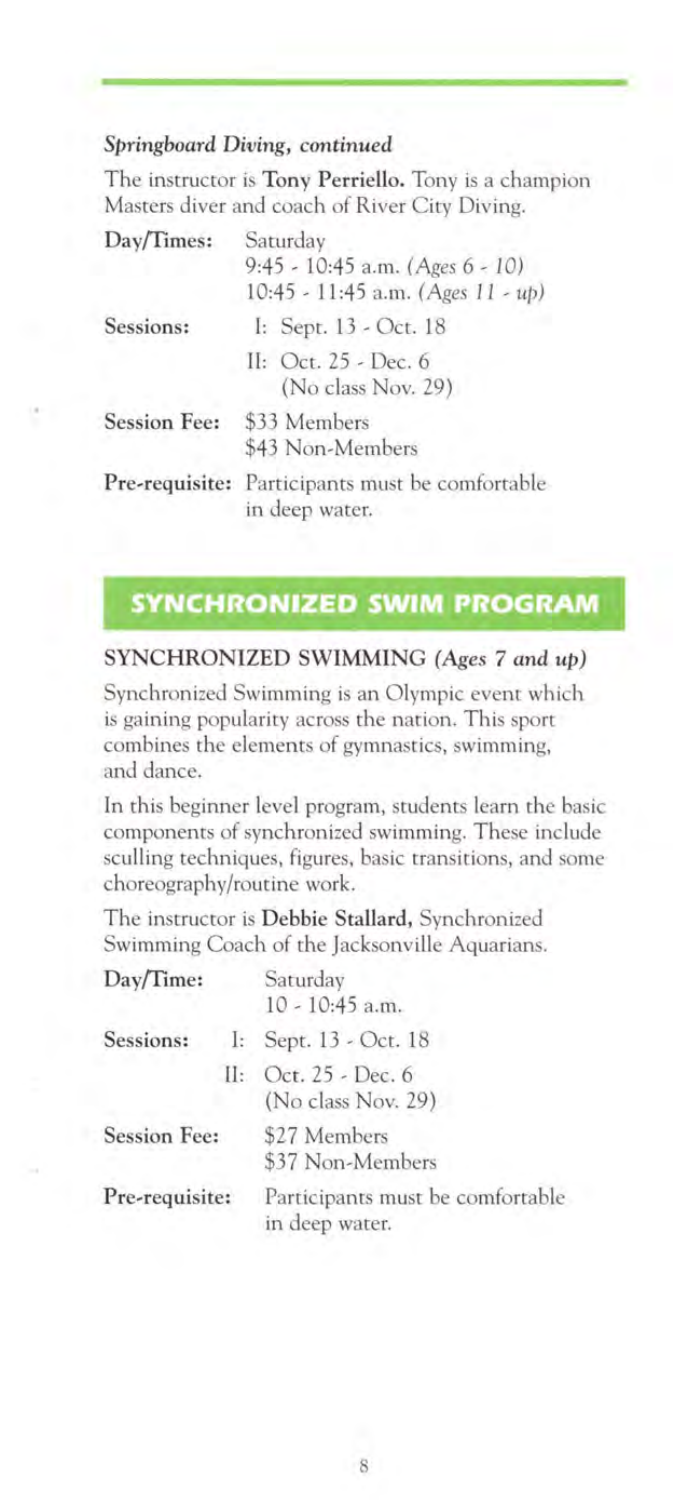# **LIFEGUARD PROGRAM**

#### **LIFEGUARD TRAINING** *(Ages* **15** *and up)*

This updated, all-inclusive course offers the most current training in lifeguarding, first aid, and CPR. Students learn what is expected of professional lifeguards with instruction in topics such as interaction with the public. patron and facility surveillance, injury prevention, emergency procedures, equipment-based rescues, and spinal injury management.

**Valuable first aid training and CPR for the Professional Rescuer are included in the course.** 

| Days/Times: | Monday and Wednesday, 6 - 9:30 p.m.<br>Saturday, 9 a.m. - 4 p.m. (includes<br>lunch break) |
|-------------|--------------------------------------------------------------------------------------------|
| Session:    | Oct. 20, 22, 25, 27, 29, Nov. 1, 3, and 5                                                  |
| Fee*:       | \$74 UNF Students<br>\$90 Members<br>\$110 Non-Members                                     |

\*Fee includes two textbooks.

### **CPR/FIRST AID PROGRAM**

#### **COMMUNITY FIRST AID AND SAFETY**

In this comprehensive American Red Cross course, students learn how to recognize and care for breathing emergencies, heart attack, and cardiac arrest in adults, infants, and children. Students also learn to identify and care for bleeding, shock, injuries, and sudden illnesses such as poisoning and heat emergencies.

Upon successful completion of the course, participants receive two certificates: Community CPR ( valid for one year) and Community First Aid and Safety (valid for three years). Two course sessions are being offered.

|  | Sessions: I: Saturday, Oct. 4<br>8 a.m. - 5 p.m. (includes lunch break) |
|--|-------------------------------------------------------------------------|
|  | II: Saturday, Nov. 15<br>8 a.m. - 5 p.m. (includes lunch break)         |
|  | Fee per session*: \$25 UNF Students<br>\$30 Members<br>\$35 Non-Members |
|  |                                                                         |

*\*Fee includes textbook.*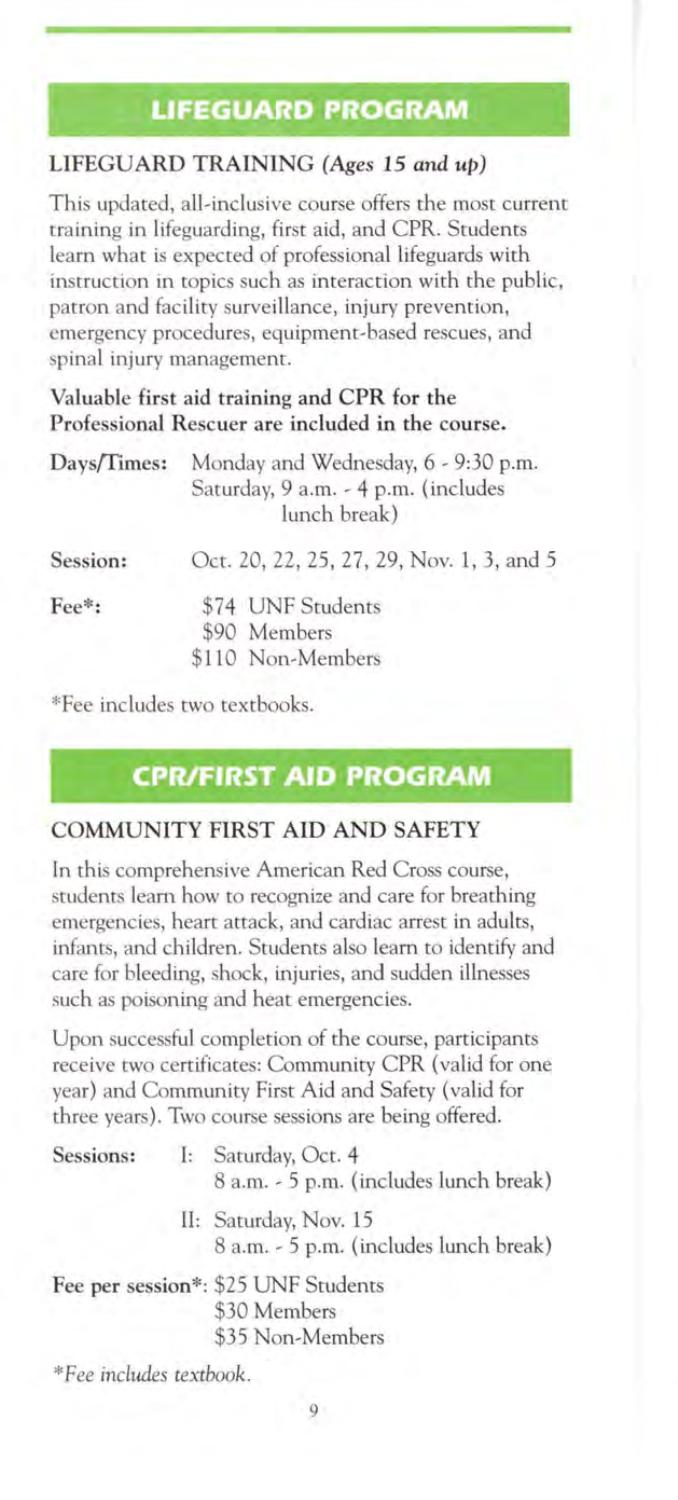### **WATER EXERCISE PROGRAMS**

#### **AQUA AEROBICS**

This water exercise program provides a total body workout for people of all ages and fitness levels. Classe include exercises for aerobic conditioning, flexibility, and strength. Aqua Aerobics offers a safe and refreshing way to exercise. Classes are held in the shallow end of the pool. Non-swimmers are urged to join in the fun! Pre-registration is not required.

| Days/Times: | Monday - Friday, 9 - 10 a.m.        |  |
|-------------|-------------------------------------|--|
|             | Monday, Wednesday, and Friday,      |  |
|             | 12 noon - 1 p.m.                    |  |
|             | Monday - Thursday, 5:30 - 6:30 p.m. |  |
|             | Fee per class: Members: No charge   |  |
|             | Non-Members: \$2.50                 |  |
|             | Program Membership: \$66            |  |

*( Four months of unlimited class visits and parking permit)* 

#### **ARTHRITIS AQUATICS PROGRAM**

This program is co-sponsored by the UNF Aquatic Center and the Arthritis Foundation. It is designed for people who experience discomfort in their joints. Mild exercises in the water help to relieve aches and pain while improving strength and flexibility. The pool i equipped with a swim lift to make water entries and exits easier. Non-swimmers may join the class. You will make new friends and feel better, too!

Participants must have a physician's consent form completed and returned to the Arthritis Foundation before participating in the program. Consent forms may be obtained at the Aquatic Center.

| Days/Times: Monday, Wednesday, and Friday<br>$2 - 2:45$ p.m. |
|--------------------------------------------------------------|
| Fee per class: Members: No charge<br>Non-Members: \$2.25     |

#### **Program Membership:** \$60

*(Four months of unlimited class visits and parking permit)* 

**On** *the cover: Aquatic Center member Debbie Johnson Photo by: Bob Doughty*